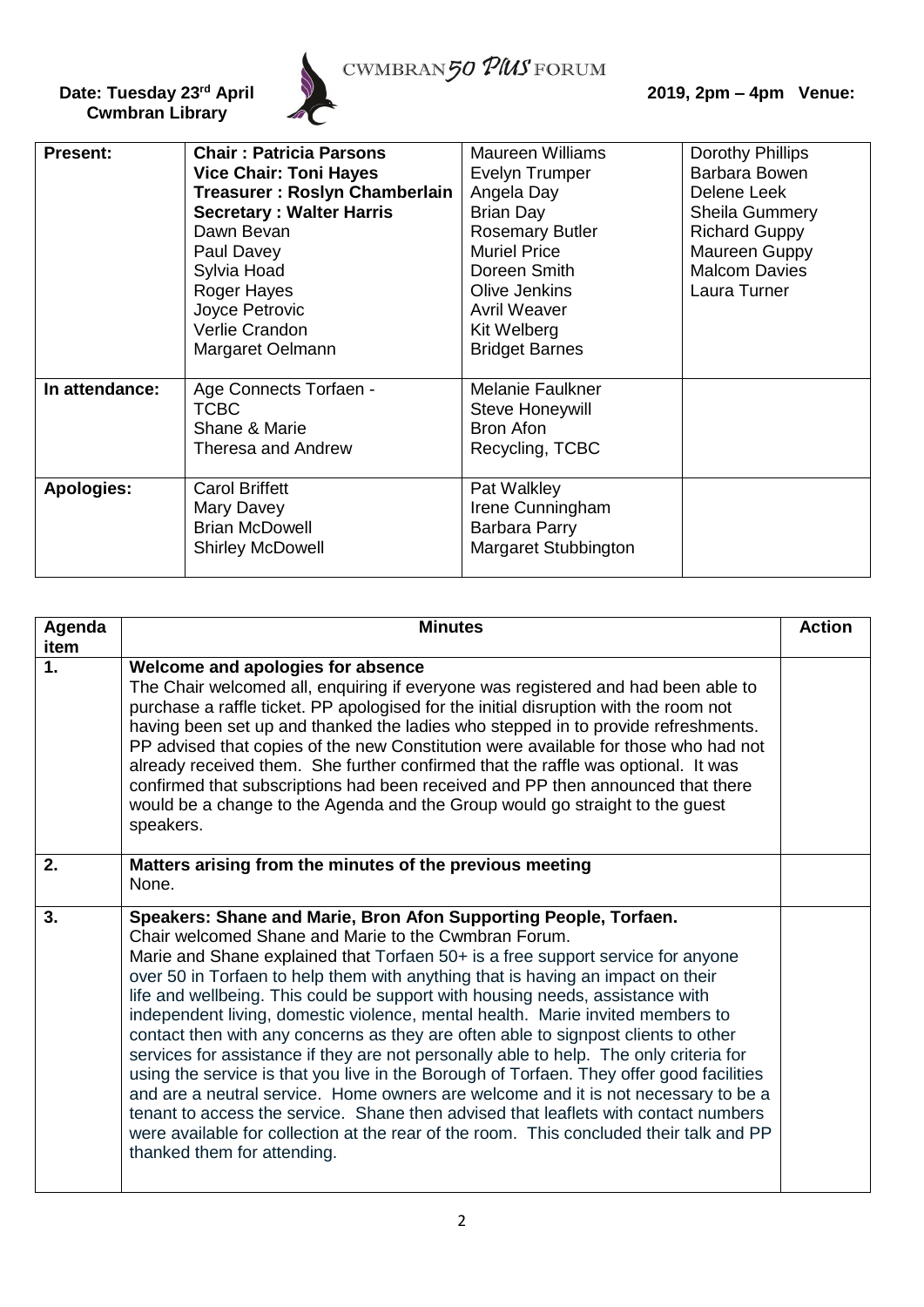## **Speakers: Theresa and Andy, Recycling, TCBC.**

Theresa opened the presentation explaining that it was informal, and questions were welcome.

Waste – an introduction to the services explaining collection days and what was available from TCBC for the purposes of Waste and Recycling.

- 1. 140 Litre black bin, collected fortnightly and limited to one per household.
- 2. 55 Litre kerbside box, emptied weekly and no limits placed as to how many per household.
- 3. 27 Litre food waste caddies, collected weekly and not limited as to how many per household. Recycling bags for use with these are available for collection at the Civic Centre in Pontypool, Cwmbran Library, World Heritage Centre in Blaenavon, and Customer Care Centre in Cwmbran. They can also be collected from the household waste recycling centre in New Inn on weekends.
- 4. Blue bag for cardboard, collected fortnightly.
- 5. 240 litre green bin for garden waste, collected fortnightly from March to November.

Question: What if the recycling in the black boxes gets wet, ie; when it rains? Answer: This doesn't matter as ultimately the contents will be pulped. Comment: With the black boxes, it is sometimes a struggle for the elderly to put these out and when they do sometimes, they are not collected or if they are, they are

not put back or are thrown.

Response: The Council will provide assistance if requested. Alternatively, if you report a missed recycling collection the council should return within 24 hours to make the collection. If this is a frequent occurrence in the area Andy asked for specific details and he and Theresa would look into this. Throwing of boxes is a regular complaint and the operatives are asked not to do so. However, if this does happen all the vans are now tracked so if you are able to provide the date and time of the incident it can then be ascertained who it was, and this can be taken up with the individual concerned. If you suffer from a medical condition home assistance can be arranged and either Andy or Theresa would make a home visit to ascertain what assistance could be given.

Question: Are the operatives all trained?

Answer: Yes, they are all fully trained including aspect of Health & Safety.

Question: I've heard that an Inspector follows the vans round. Is this correct? Answer: Yes. Inspectors are on hand but they cannot follow all vans at any one time so they conduct spot checks.

Question: I always put my black box recycling in plastic bags. Am I correct in doing this?

Answer: It is better to put the contents of the black box in loose as the bags could contain items such has needles that have been discovered before. We just ask for clothing to be bagged.

Theresa then proceeded to advise what could go in each box:-

1. Black Box – glass, plastics, cans, tins, aerosols, foil, papers, magazines, catalogues, shoes (paired), juice cartons, yoghurt pots, plastic trays, toothpaste and cooking tubes. Clothes can also be accepted but these need to be wrapped or bagged. All other items can be loose. You can also now recycle the small plastic coffee containers used in coffee machines.

Question: What should you do with broken china?

Answer: This would need to be put in purple lidded bin for Health & Safety reasons. Whilst all the collectors wear gloves there is still a possibility of injury.

Question: What about jam jars? It is ok to leave the lids on?

Answer: Yes, there is no problem with leaving the lids on. Also, the jars do not have to be spotless, a quick swill round will suffice.

Question: Is it possible to recycle polystyrene?

Answer: No, this needs to go in the black purple lidded bin.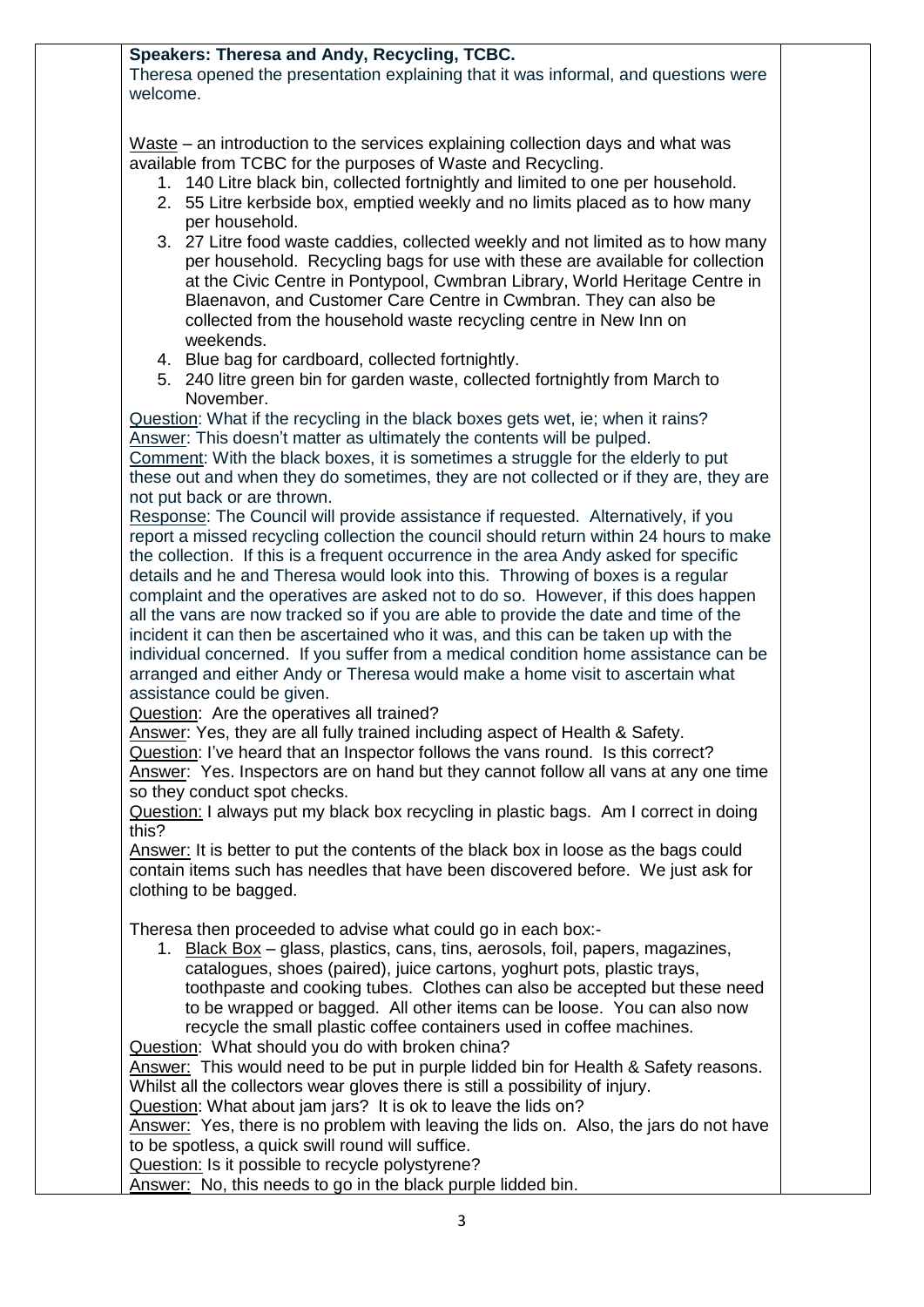Theresa continued with the Presentation.

Food Caddy – you can use this to recycle meat, fish, bones, fruit, veg peelings, eggs, cheese, dairy products, bread, cake, pastries, rice, pasta, beans, leftovers, tea bags and coffee grounds.

Theresa explained that it is a challenge to get people to recycle food waste and presented some figures:-

Residents in Torfaen recycle 46% of food waste. If all food was recycled Torfaen's recycling would increase by 7.5 % to 71% which would meet the required target of 70%. Recycling of food waste saves the Council approximately £150k per year. **Targets** 

 $2012 - 201352%$ 

2015 – 2016 58%

2019 – 2020 64% (currently slightly behind on this target)

2024 – 2025 70%

Penalties - these are imposed on Councils who do not meet the targets for Recycling that are set for them.

Current Performance –

2011/2012 – 44% recycled.

2014/2015 – 52% recycled

The current rate is 61%

TCBC are promoting education and awareness with:-

- Advice
- Home visits
- Additional help.
- Schools.
- Special Events
- Newsletters
- **Competitions**
- Community Group Meeting

The emphasis is very much on education as we seem to have become a disposable society.

Question: When you visit the Recycling Sites the figures displayed are always higher than 64%. Why is this?

Answer: The figures are set for the Site. However, targets still need to be met in order to avoid fines. The Site in Pontypool does now have a better layout with more recycling stations.

Question: I've read somewhere that some Councils inspect bins?

Answer: The waste from the purple lidded bins will go for incineration. However, some Councils, such as Cardiff, who do not operate a kerbside recycling scheme, will try to take items that can be recycled out from the waste. However, Torfaen do not operate a first point enforcement but prefer to promote the re-education route. Question: Do you take talks to Schools?

Answer: Yes, we have been doing this for a long time. Primary school children are very receptive but once you get to the Secondary schools the interest wains. Comments were then made around the waste left in Hyde Park by the recent Eco Warriors protest and at Barry Island during the recent good weather.

Andy advised that they were happy to provide awareness events to groups, discuss problems and gain valuable feedback from these.

Question: On one occasion I recycled some flower pots and they were taken but the second time they were left?

Answer: Unfortunately, we cannot accept this kind of plastic. Sometimes when Agency staff are working, they are unaware and will take flower pots, the usual crew are all up-to-date with what can and cannot be taken. You can however, return the pots to the Garden Centre. We are reliant on Companies who can recycle plastic for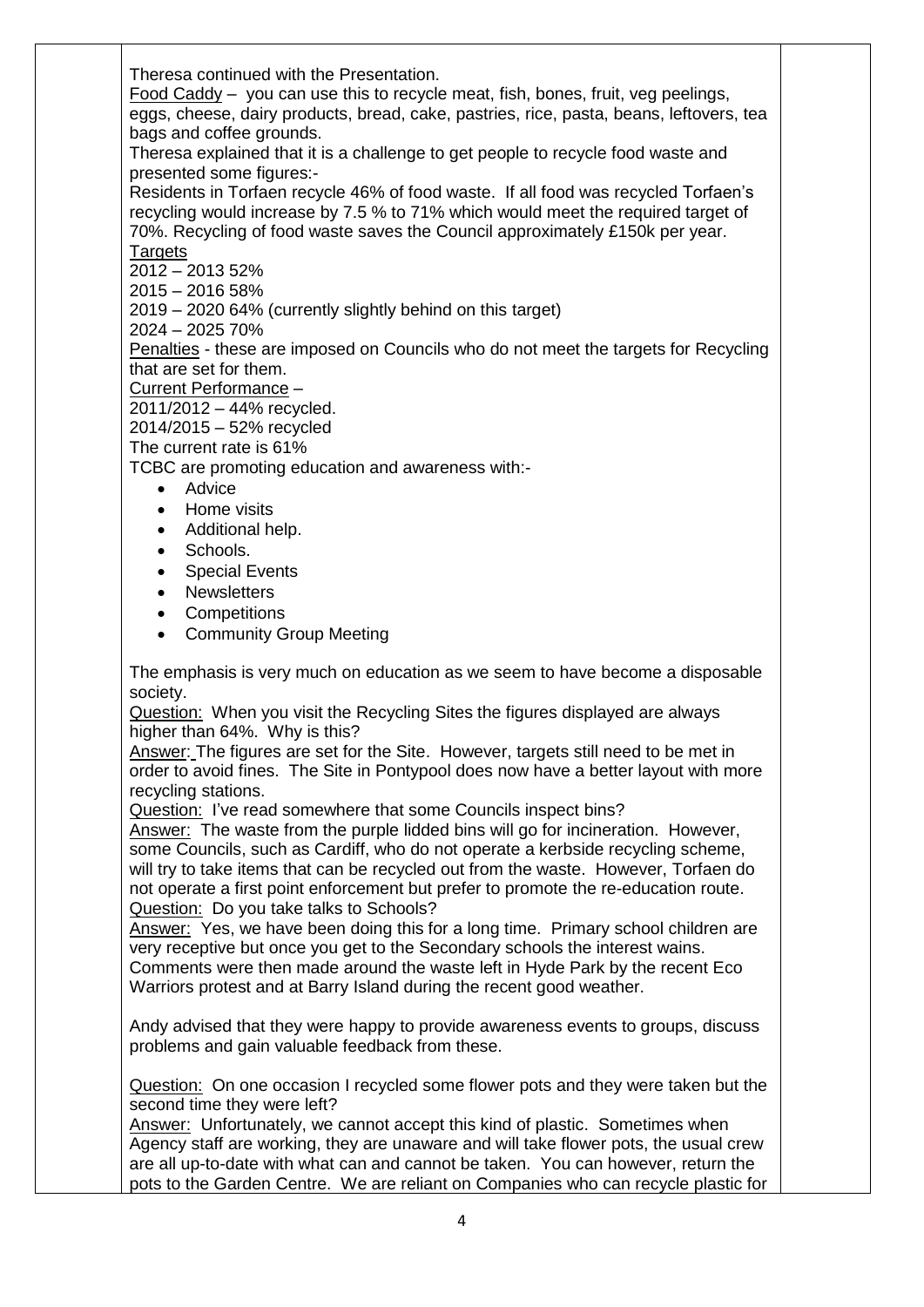|                  | us. The message really is to stop the on mass buying of items in plastic packaging,<br>if we stopped buying then manufactures would eventually stop providing this<br>packaging. Supermarkets have many ploys to make you buy more than you<br>probably need, for example buy one, get one free.<br>Question: What happens to the food in the food bin liners and to the liners<br>themselves?<br>Answer: The food is heat treated to provide compost. Some of the bags are<br>removed.<br>Question: I don't drive and am unable to get to the Recycling Centre, can I recycle<br>small electrical items from home?<br>Answer: Current vehicles do not have the capacity for this, when new vehicles are<br>purchased this could be an option, but demand would have to be taken into<br>consideration. For the moment, in this case, you would need to put the item in the<br>purple lidded bin.<br>Question: Where can I put dog waste?<br>Answer: In the purple lidded bin. All waste from meat eating animals needs to go in<br>this bin. For non-meat-eating animals such as rabbits this can go in the green<br>garden bin.<br>Comment: If compost does not go in the Garden Waste, this must have an adverse<br>effect on the figures as it comes under home composting.<br>Response: Yes, it is difficult to use home composting in statistics. A small number<br>of people still compost at home. Also, lots of people don't cook from fresh today and<br>this results in more takeaways and containers being used. It comes down to a<br>lifestyle choice and often it is cheaper to eat pre-made food.<br>This concluded the Recycling presentation and PP thanked Andy and Theresa for<br>their interesting talk. |  |
|------------------|-------------------------------------------------------------------------------------------------------------------------------------------------------------------------------------------------------------------------------------------------------------------------------------------------------------------------------------------------------------------------------------------------------------------------------------------------------------------------------------------------------------------------------------------------------------------------------------------------------------------------------------------------------------------------------------------------------------------------------------------------------------------------------------------------------------------------------------------------------------------------------------------------------------------------------------------------------------------------------------------------------------------------------------------------------------------------------------------------------------------------------------------------------------------------------------------------------------------------------------------------------------------------------------------------------------------------------------------------------------------------------------------------------------------------------------------------------------------------------------------------------------------------------------------------------------------------------------------------------------------------------------------------------------------------------------------------------------------------------|--|
| $\overline{4}$ . | <b>Chairs Report: Patricia Parsons</b><br>PP advised that she would be attending a Friends of the Earth meeting with a local<br>MP and a friend at which the use of plastic would be discussed. Any information<br>from this would be a good follow on from the Recycling Presentation given earlier at<br>the meeting.<br>Treasurers monthly report -<br>March raffle - £24.00<br>Rent - £20.00<br>Refreshments - £0.79<br>Bank Business - £1005.69 (includes 15p interest)<br><b>Bank Current - £1958.83</b><br>Total in Bank - £2964.54<br>Cash in Hand - £89.24<br><b>Secretary's Report: Walter Harris</b><br>Walter Harris informed all that Melanie Faulkner has been very co-operative with<br>administering and taking Minutes.<br>Walter also shared information on bowel and breast screening and advised that a<br>new simple test called F.I.T. was now available for anyone over 50 who had<br>concerns. Bowel cancer is the third most common cancer in Wales. Over 900<br>people die annually from this disease. In England, Wales and Northern Ireland<br>testing is recommended for those over 60. In Scotland the age is over 50. Anyone<br>with concerns should take advice from their GP.<br>Correspondence - none.                                                                                                                                                                                                                                                                                                                                                                                                                                                                                      |  |
| 5.               | <b>Age Connects Torfaen - information:</b><br>MF apologised on behalf of Age Connects Torfaen as the Minutes from the previous<br>meeting had not been circulated by post. It was agreed that in the future these would<br>be sent out at least a week before the next meeting.<br>MF then provided the following information from Information and Advice, Age<br><b>Connects Torfaen:-</b>                                                                                                                                                                                                                                                                                                                                                                                                                                                                                                                                                                                                                                                                                                                                                                                                                                                                                                                                                                                                                                                                                                                                                                                                                                                                                                                                   |  |
|                  | Councils are sitting on a staggering amount of money, at lest £230 million spread                                                                                                                                                                                                                                                                                                                                                                                                                                                                                                                                                                                                                                                                                                                                                                                                                                                                                                                                                                                                                                                                                                                                                                                                                                                                                                                                                                                                                                                                                                                                                                                                                                             |  |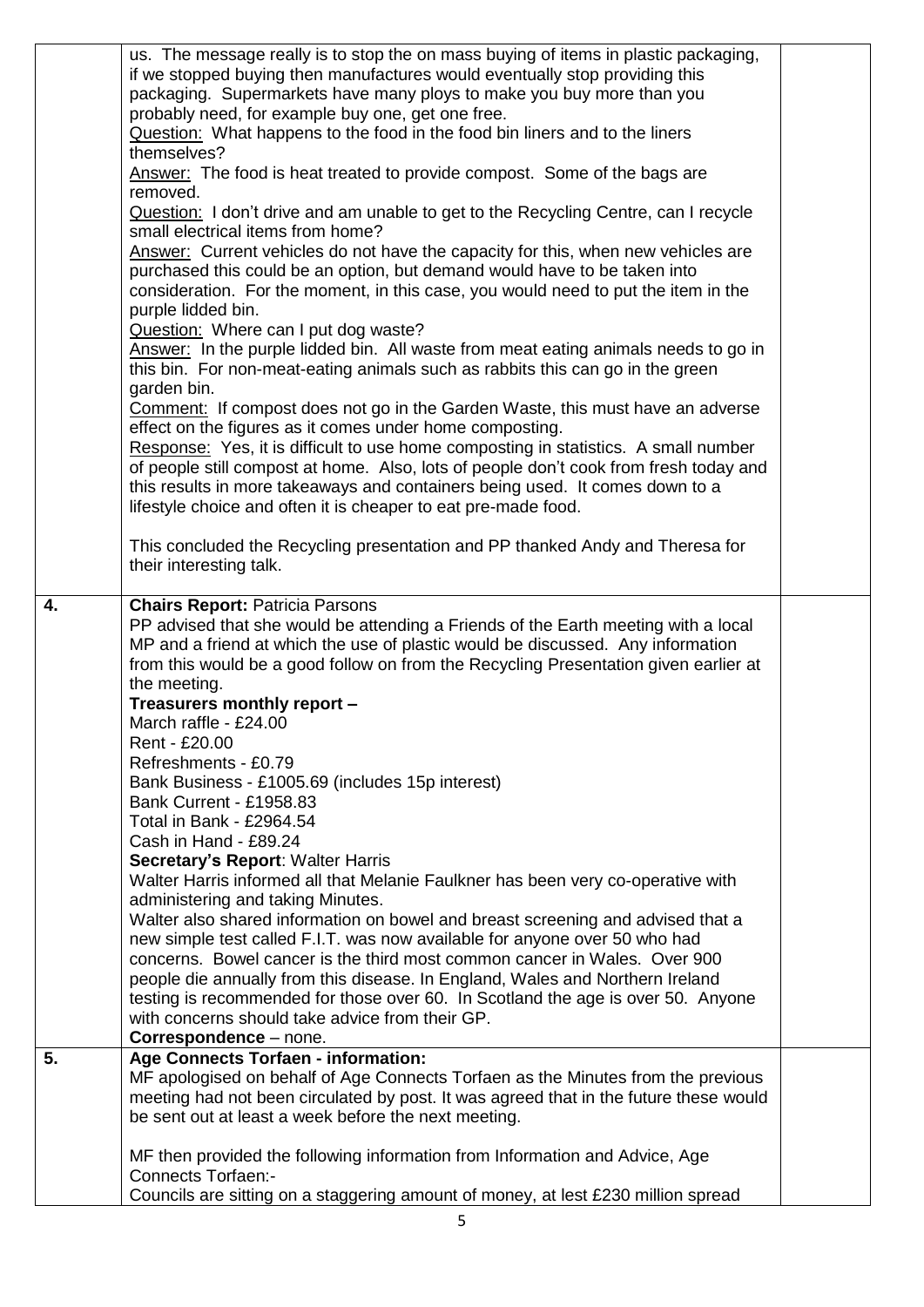|    | across 1.7 million accounts – which works out at an average of well over £100 sitting<br>in each closed account.<br>Many people aren't aware they pay council tax a month (or sometimes a year)<br>ahead. This means it is common to be in credit when you move home, if so, you are<br>entitled to this money back – but often you need to claim it and many don't.<br>Why are so many owed cash back?<br>In basic terms, a council tax account will be in credit if you have paid more than you<br>owe at any point, when an account is closed while in credit, because your or another<br>resident has moved out or someone in the property has died, it can be an issue.<br>You pay for your Council tax in advance, and the account's closed before the<br>point up until which you have paid.<br>• You forgot to cancel a payment.<br>You get a retrospective discount, e.g., if your property is rebanded.<br>Who's most likely to be able to claim, so you can weigh up whether to try it?<br>• You are most likely to be able to claim if you've moved out or council or local<br>authority area in the last 26 years and were not paying by direct debit.<br>If you are someone who has moved home since 1993, especially if you changed<br>council or local authority. Alternatively, please contact Age Connects Torfaen,<br>Information and Advice Service for assistance. Telephone 01495 769264.                                                                                                                                                                                                                                                                                                                                                                                                                                                                                                                                                                                                                                                                                                                                                  |           |
|----|------------------------------------------------------------------------------------------------------------------------------------------------------------------------------------------------------------------------------------------------------------------------------------------------------------------------------------------------------------------------------------------------------------------------------------------------------------------------------------------------------------------------------------------------------------------------------------------------------------------------------------------------------------------------------------------------------------------------------------------------------------------------------------------------------------------------------------------------------------------------------------------------------------------------------------------------------------------------------------------------------------------------------------------------------------------------------------------------------------------------------------------------------------------------------------------------------------------------------------------------------------------------------------------------------------------------------------------------------------------------------------------------------------------------------------------------------------------------------------------------------------------------------------------------------------------------------------------------------------------------------------------------------------------------------------------------------------------------------------------------------------------------------------------------------------------------------------------------------------------------------------------------------------------------------------------------------------------------------------------------------------------------------------------------------------------------------------------------------------------------------------------------------------------|-----------|
| 6. | Draw Raffle, Have your say<br>The raffle was drawn by Steve Honeywill and won by Paul Davies.<br>PP opened the meeting up for any member to "Have your say".<br>Brian McDowell has asked if he could receive hard copy minutes by post as he is                                                                                                                                                                                                                                                                                                                                                                                                                                                                                                                                                                                                                                                                                                                                                                                                                                                                                                                                                                                                                                                                                                                                                                                                                                                                                                                                                                                                                                                                                                                                                                                                                                                                                                                                                                                                                                                                                                                  |           |
|    | unable to get out. MF will note this.                                                                                                                                                                                                                                                                                                                                                                                                                                                                                                                                                                                                                                                                                                                                                                                                                                                                                                                                                                                                                                                                                                                                                                                                                                                                                                                                                                                                                                                                                                                                                                                                                                                                                                                                                                                                                                                                                                                                                                                                                                                                                                                            | <b>MF</b> |
| 7. | <b>Any Other Business</b><br>Margaret Oelmann advised that Rotary Clubs are collecting milk bottle tops to raise<br>funds for the "Stop Polio Now" Campaign. She would be happy to take any tops<br>(these must only be from milk bottles) and pass on.<br>PP asked if all members had signed the Data Protection Forms. Some had not and<br>forms were provided for them to complete and hand to MF at the end of the meeting.<br>There were queries about what GDPR was and Steve Honeywill explained.<br>SH provided the following information provided on behalf of the University of South<br>Wales:-<br>An exploration of compassionate care: from the perspectives of older people, carers<br>and service providers.<br>This research project has been funded by the KESS 2 programme (University of<br>South Wales and Torfaen County Borough Council. The project aims to identify key<br>elements of compassionate care and develop a framework of compassionate care to<br>help inform and improve care services for older people.<br>Older people and carers will be invited to take part in up to 3 face-to-face workshops,<br>and service providers will be invited to take part in up to 3 online tasks.<br>All participants will be asked to:<br>Come up with their own ideas about what makes care compassionate.<br>Sort a collection of ideas into categories that make sense to them.<br>$\bullet$<br>Rate each idea based on 2 rating scales.<br>We are looking to recruit:<br>People aged 50 or over who are currently (or have recently $-$ in the past year)<br>receiving care (this can include any type of care, e.g. residential, nursing,<br>domiciliary, day care, or care from a partner, family member or friend).<br>People who are carers for someone aged 50 or over (including partners,<br>$\bullet$<br>family members, friends and/or neighbours).<br>People who work in services that provide care for older adults (this includes<br>any type of role in care services, e.g. care workers, managers, NHS staff and<br>commissioners).<br>The contribution of people aged 50 or over, carers and service providers to this |           |
|    | research will be extremely valuable for ensuring the outcome of the project<br>captures the voice of the people it will have an impact on.                                                                                                                                                                                                                                                                                                                                                                                                                                                                                                                                                                                                                                                                                                                                                                                                                                                                                                                                                                                                                                                                                                                                                                                                                                                                                                                                                                                                                                                                                                                                                                                                                                                                                                                                                                                                                                                                                                                                                                                                                       |           |